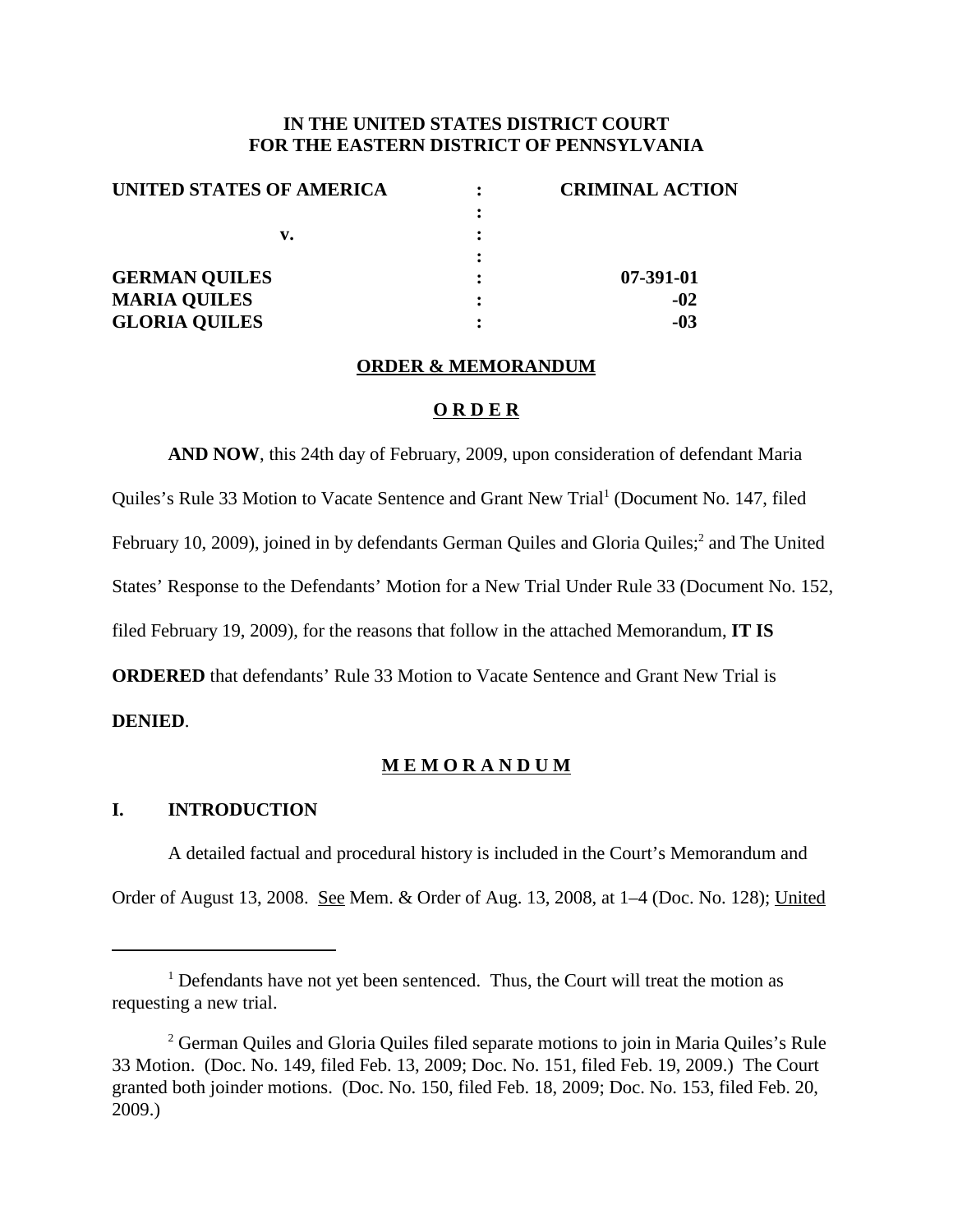States v. Quiles, Nos. 07-CR-391-01, -02, -03, 2008 WL 3561618, at \*1–2 (E.D. Pa. Aug. 13, 2008). Accordingly, the Court sets forth in this Memorandum only the background necessary to resolve the motion presently before the Court.

An Indictment filed on July 12, 2007 charged defendants German, Maria, and Gloria Quiles with one count of conspiracy to commit money laundering in violation of 18 U.S.C. § 1956(h) (Count 1) and sixteen counts of money laundering and aiding and abetting in violation of 18 U.S.C. § 1956(a)(3)(B) and 18 U.S.C. § 2 (Counts 2 through 17). After a ten-day trial, a jury convicted defendants German and Maria Quiles on all counts on January 17, 2008. The jury acquitted defendant Gloria Quiles of conspiracy to commit money laundering (Count 1) and ten counts of money laundering and aiding and abetting (Counts 2 through 11) and convicted her on the remaining six counts of money laundering and aiding and abetting (Counts 12 through 17).

Defendants German and Maria Quiles are husband and wife and proprietors of Aruba Incorporated ("Aruba"), a money service business located in North Philadelphia. The Quiles's daughter, Gloria, served as secretary of Aruba and co-owned the business property with her father. (Trial Tr. 95–96, Jan. 8, 2008; Trial Tr. 132–33, Jan. 14, 2008; Gov't Ex. 80.)

In July 2006, at the direction of Immigration and Customs Enforcement ("ICE") Special Agent Steven Galambos, a confidential source, Hector Ayala ("Ayala"), initiated contact with German Quiles at Aruba to launder drug money. (Trial Tr. 211, Jan. 9, 2008.) Beginning in September 2006, Ayala conducted over thirty transactions at Aruba as part of an undercover investigation. (Trial Tr. 53, Jan. 8, 2008.) In that time, Ayala laundered approximately \$175,900 in funds that he represented as proceeds from drug distribution. (Trial Tr. 160, Jan. 7, 2008.) During every meeting with defendants, Ayala wore a body recording device. (Trial Tr. 208–09,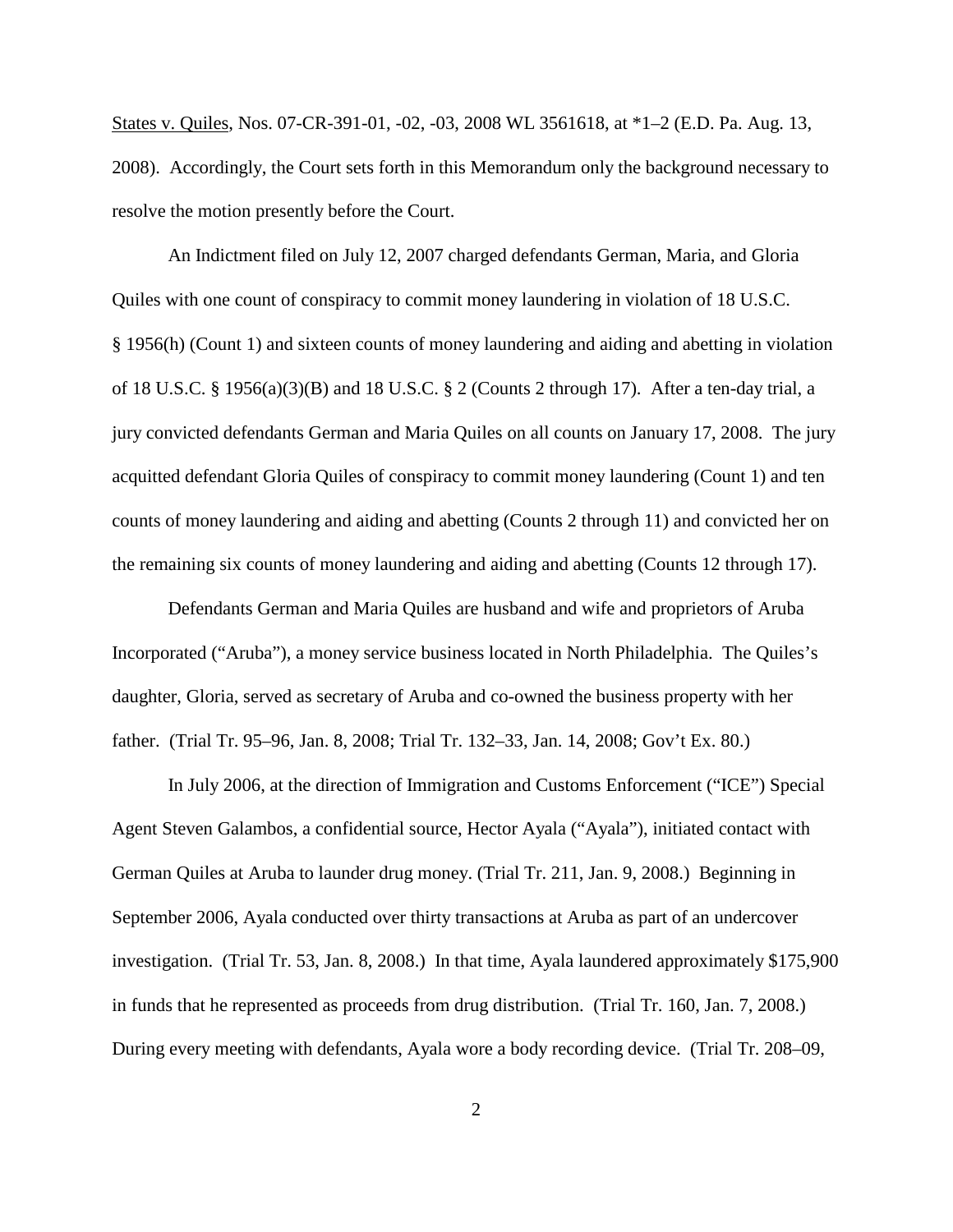Jan. 9, 2008; Trial Tr. 53, Jan. 8, 2008.) At trial, the government introduced recordings of some of these meetings.

Following the trial, all three defendants filed motions for judgment of acquittal under Federal Rule of Criminal Procedure 29 ("Rule 29") and for a new trial under Federal Rule of Criminal Procedure 33 ("Rule 33"). By Memorandum and Order dated August 13, 2008, the Court denied the motions of all three defendants. Mem. & Order of Aug. 13, 2008 (Doc. No. 128); United States v. Quiles, 2008 WL 3561618.

On February 10, 2009, Maria Quiles filed the instant Rule 33 Motion to Vacate Sentence and Grant New Trial ("Rule 33 Motion"). (Doc. No. 147, filed Feb. 10, 2009). In the motion, Maria Quiles argues that newly discovered evidence impeaching Ayala requires that the Court vacate her conviction and grant her a new trial. (Rule 33 Mot. ¶¶ 5–8.) Specifically, the motion asserts that Ayala "has recently been charged in the Court of Common Pleas in the County of Philadelphia with multiple counts [of] rape involving multiple juvenile victims, as well as multiple counts of Statutory Rape." (Id. ¶ 5.) This criminal conduct allegedly occurred during the time that Ayala was participating in the investigation of defendants. (Id. ¶ 6.)

German Quiles and Gloria Quiles filed motions to join in Maria Quiles's Rule 33 Motion. (Doc. No. 149, filed Feb. 13, 2009; Doc. No. 151, filed Feb. 19, 2009.) The Court granted both joinder motions. (Doc. No. 150, filed Feb. 18, 2009; Doc. No. 153, filed Feb. 20, 2009.)

## **II. STANDARD OF REVIEW—MOTION FOR A NEW TRIAL**

Under Rule 33 of the Federal Rules of Criminal Procedure, the Court may grant a defendant's motion for a new trial based on newly discovered evidence if required in the interest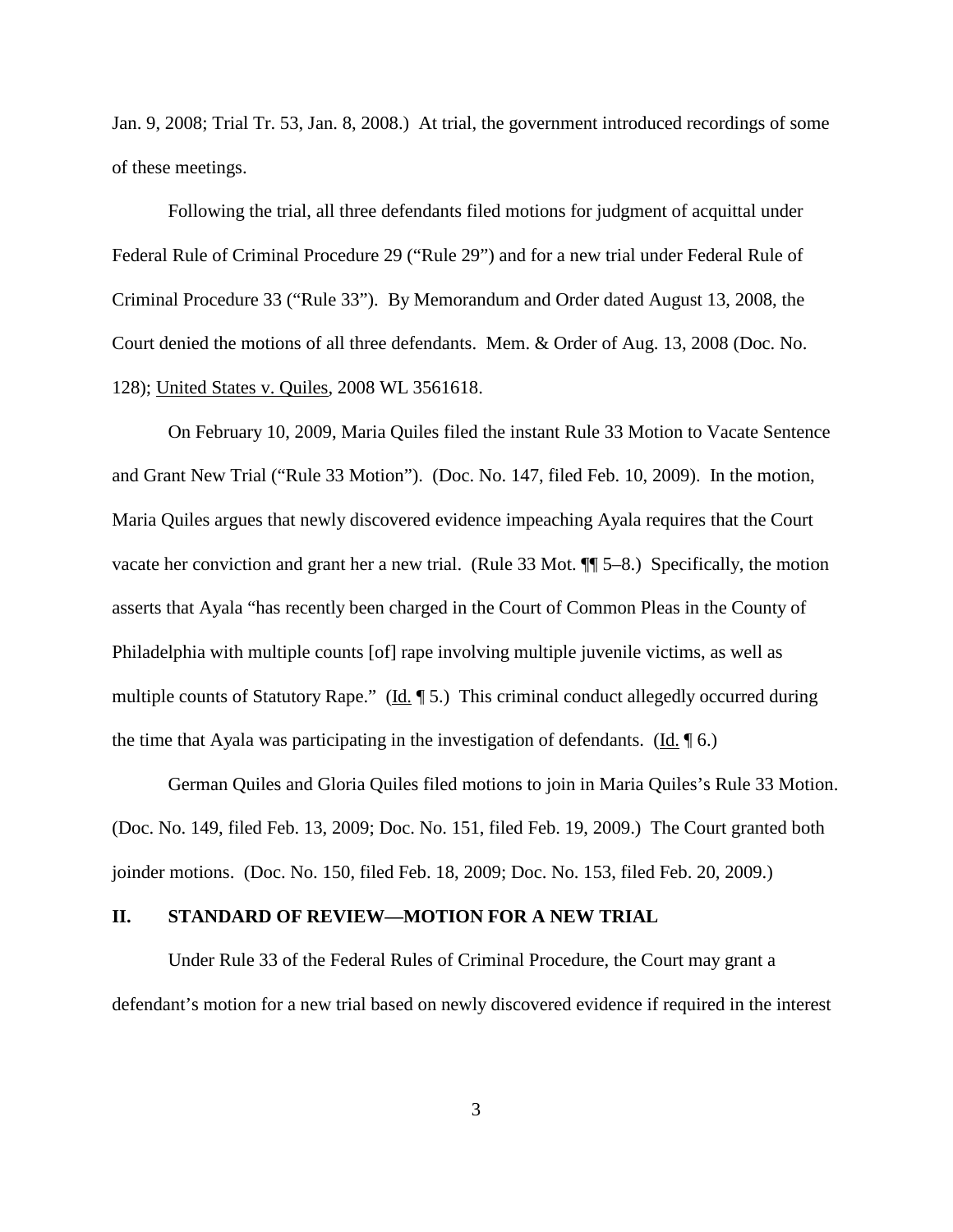of justice.<sup>3</sup> "Whether to grant a Rule 33 motion lies within the district court's sound discretion." United States v. Polidoro, No. 97-CV-383-02, 1998 WL 634921, at \*4 (E.D. Pa. Sept. 16, 1998) (citing United States v. Mastro, 570 F. Supp. 1388, 1390 (E.D. Pa. 1983)). To grant a Rule 33 motion on the basis of newly discovered evidence, five requirements must be met:

(a) the evidence must be in fact newly discovered, i.e., discovered since trial; (b) facts must be alleged from which the court may infer diligence on the part of the movant; (c) the evidence relied on must not be merely cumulative or impeaching; (d) it must be material to the issues involved; and (e) it must be such, and of such nature, as that, on a new trial, the newly discovered evidence would probably produce an acquittal.

United States v. Saada, 212 F.3d 210, 216 (3d Cir. 2000) (citing Gov't of the Virgin Islands v. Lima, 774 F.2d 1245, 1250 (3d Cir. 1985)) (further citation omitted). The movant must meet all five of these requirements for the court to grant the motion for a new trial. United States v. Austin, No. 03-CR-682, 2005 WL 2660365, at \*1 (E.D. Pa. Oct. 14, 2005) (citing Saada, 212 F.3d at 218). Furthermore, "[t]he movant has a 'heavy burden' in meeting these requirements." Saada, 212 F.3d at 216 (citing United States v. Ashfield, 735 F.2d 101, 112 (3d Cir. 1984)).

#### **III. DISCUSSION**

# **A. Admissibility of the Newly Discovered Evidence**

The newly discovered evidence on which defendants base their Rule 33 Motion is that Ayala was recently arrested and charged with multiple counts of sexual misconduct involving minors, including rape. (Rule 33 Mot.  $\P$  5–7; Gov't's Resp. 3–4, Exs. A and B.) Ayala pleaded not guilty to the charges, and his state-court criminal trial is scheduled to begin in June 2009. (Def.'s Resp. 3–4, Exs. A and B.) Defendants argue that such evidence is critical to impeach

<sup>3</sup> Federal Rule of Criminal Procedure 33 provides, in pertinent part: "Upon the defendant's motion, the court may vacate any judgment and grant a new trial if the interest of justice so requires. . . . Any motion for a new trial grounded on newly discovered evidence must be filed within 3 years after the verdict or finding of guilty."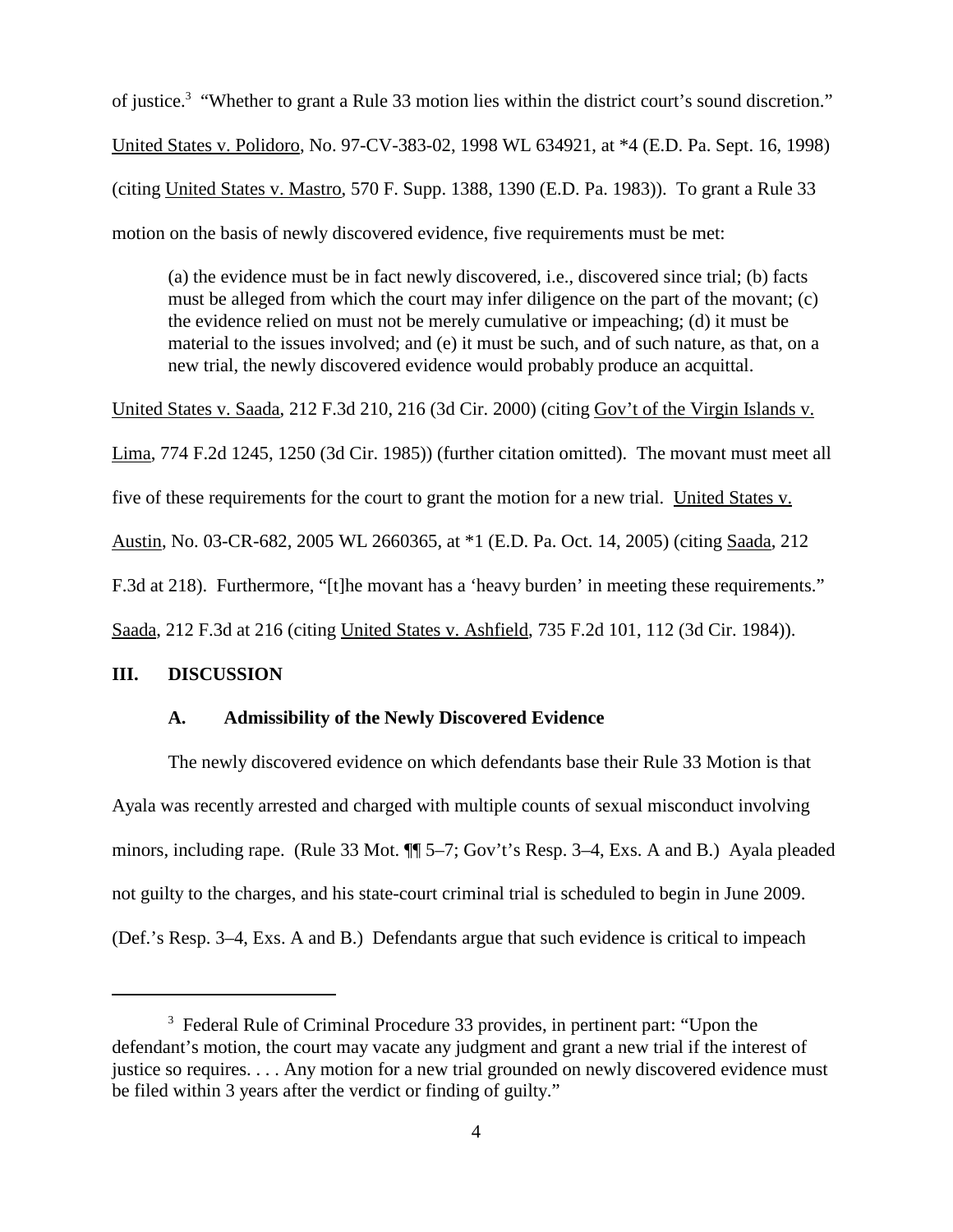Ayala as a witness and thus requires a new trial. (Rule 33 Mot. 10.)

The evidence of such arrests, while charging Ayala with heinous conduct, would not be admissible to impeach his credibility as a witness. "Generally, under the Federal Rules of Evidence, evidence that a witness was arrested is not admissible to impeach the witness unless the arrest resulted in a conviction." United States v. Gonzalez, Nos. 92-CR-517-01, -02, 1993 WL 364711, at \*10 (E.D. Pa. Sept. 13, 1993) (citing Fed. R. Evid. 609(a)(1) & (2)) (further citations omitted); see also Hafner v. Brown, 983 F.2d 570, 576 (4th Cir. 1992) (explaining "the general prohibition against introducing past arrests not leading to conviction" under the Federal Rules of Evidence). However, evidence of a prior bad act of a witness may be admitted to impeach under the following theories:

(1) under Federal Rule of Evidence 609, if the witness was convicted of the act and other circumstances apply; (2) under Federal Rule 608, "for the purpose of attacking . . . the witness' character for truthfulness," if the evidence is "probative of . . . untruthfulness"; or (3) to prove bias rather than bad character, subject to the usual Rule 403 weighing [probative value balanced against the danger of unfair prejudice].

United States v. Faison, No. 06-CR-18, 2006 WL 2473640, at \*7 (E.D. Pa. Aug. 23, 2006).

In the instant case, evidence of the arrest of and the charges against Ayala would not be admitted under Rule 609, as he has not been convicted of those charges. Rule 608 would be similarly unavailing, as sexual misconduct involving minors is not probative of untruthfulness because it does not necessarily involve dishonesty or false statements. Lastly, such evidence would not be admissible to show bias as there is no evidence that the federal government agreed to do anything with respect to Ayala's state-court charges in exchange for his participation in the investigation or his testimony at defendants' trial. In fact, the government stated in its response to the Rule 33 Motion that it "was not aware of any alleged criminal misconduct by Ayala, or that criminal charges had been filed against Ayala, until after it received defendant's motion for a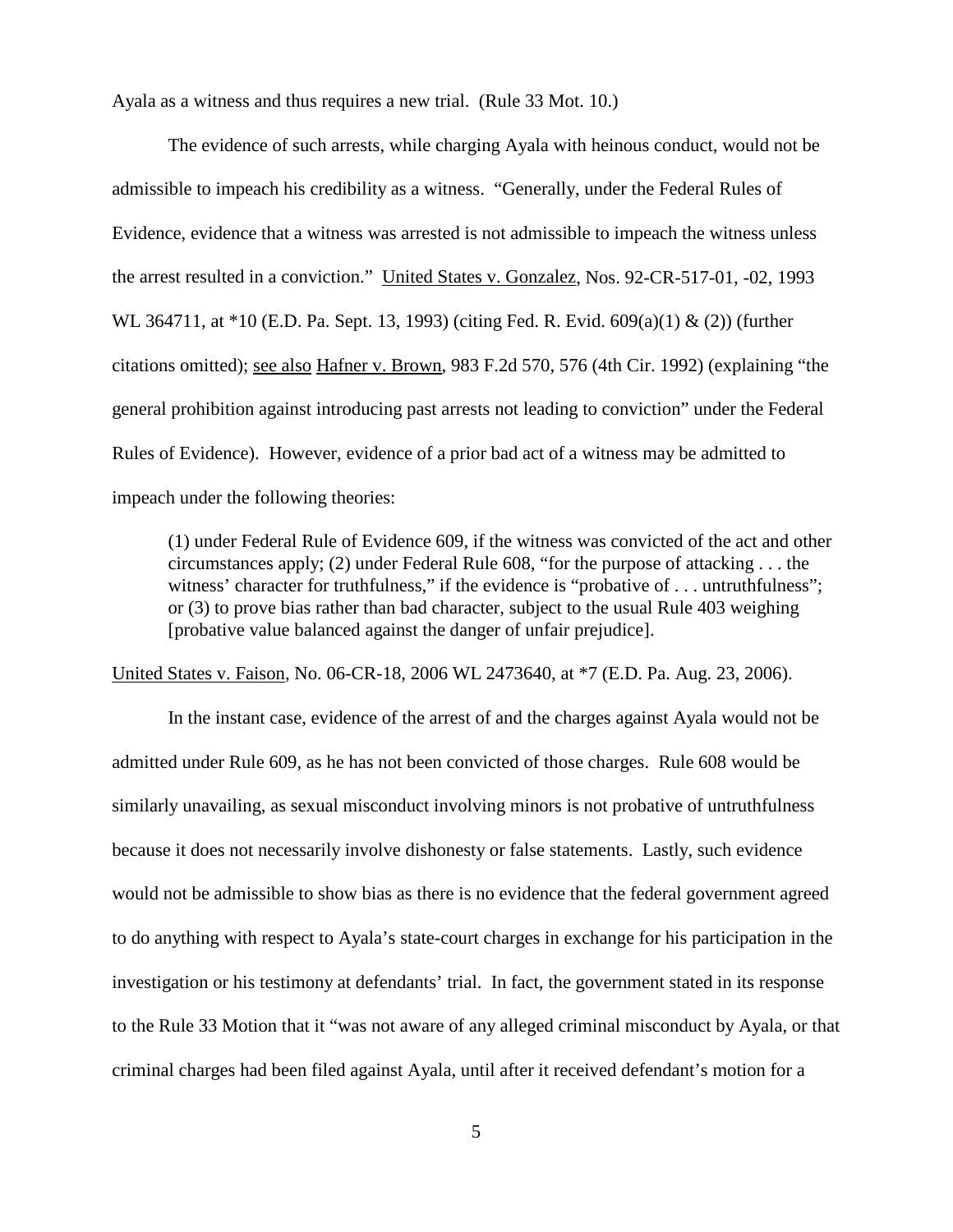new trial." (Gov't's Resp. 3 n.2.)

Moreover, at trial, the jury heard testimony regarding Ayala's financial arrangement with the government for assisting in the investigation of defendants. (Trial Tr. 203–04, Jan. 9, 2008.) In closing arguments, defense counsel forcefully attacked Ayala's credibility, arguing that he had a "license to lie" and likening him to the scorpion who stung the frog transporting him across the river, causing both to die, because it was just his nature. (Trial Tr. 165, 174–75, Jan. 15, 2008.) Finally, given the abhorrent nature of the crimes with which Ayala has been charged, any such evidence would likely prove so prejudicial as to be excluded under the balancing test of Rule 403.

In sum, as the newly discovered evidence of the charges against Ayala would not be admissible as impeachment evidence at trial, such evidence does not warrant the grant of a new trial under Rule 33.

## **B. The Requirements of Federal Rule of Criminal Procedure 33**

Notwithstanding the Court's holding that the newly discovered evidence would not be admissible at trial, the Court will address defendants' argument that newly discovered impeachment evidence may serve as a basis for a new trial under Rule 33. The Third Circuit has established a five-factor test to determine whether newly discovered evidence warrants a new trial under Rule 33. See United States v. Saada, 212 F.3d 210, 216 (3d Cir. 2000) (citations omitted). The third factor requires that the newly discovered evidence "must not be merely cumulative or impeaching." Id. In the instant case, the newly discovered evidence of the arrest of and charges against Ayala is "merely impeaching"—evidence that would be used by defense counsel at trial to impeach Ayala as a witness for the government. Accordingly, under the plain language of Saada, this evidence is insufficient to support the grant of a new trial.

6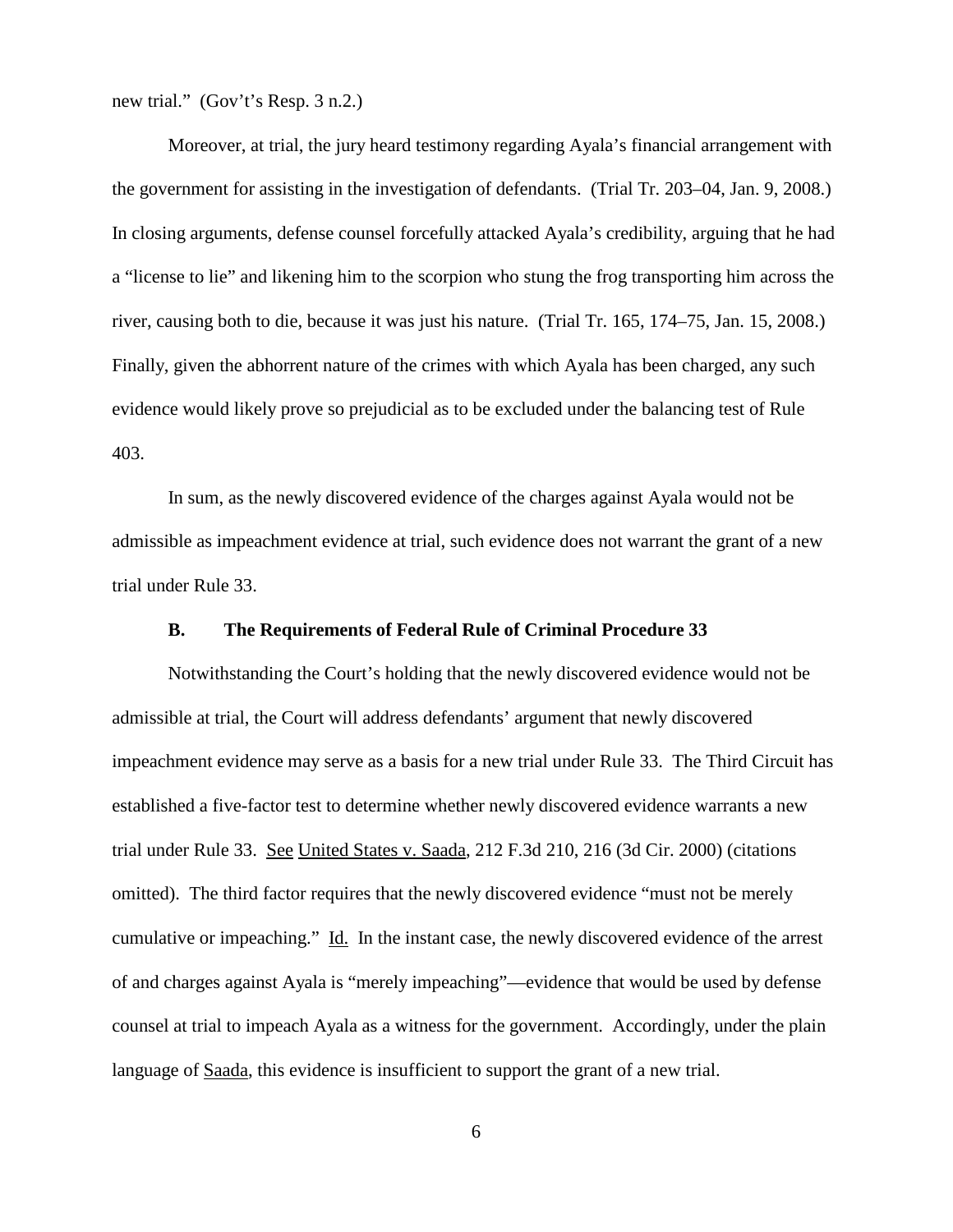Defendants recognize that this factor—the fact that the newly discovered evidence is merely impeaching—"most compromises [their] request for a new trial." (Rule 33 Mot. 7.) In addressing this issue, they rely on United States v. Lipowski, 423 F. Supp. 864 (D.N.J. 1976), for the principle that "[t]he fact that newly discovered evidence is impeaching in nature . . . does not preclude the granting of [a] Rule 33 Motion." (Id.) The short answer to this argument is that Lipowski is distinguishable—it does not support defendants' position under the facts of the instant case.

Lipowski involved the main government witness and the victim of the crimes charged in the indictment—Vincent J. Rapisardi, Jr. 423 F. Supp. at 866. He committed perjury during a hearing in the case, but it was not discovered until after the government had obtained a conviction. Id. That is the impeachment evidence that the district court concluded was sufficient to warrant the granting of a new trial. Id. at 867.

The evidence of perjury in Lipowski stemmed from the false testimony by Rapisardi at a bail hearing that he had received a telephone call from an unknown person that was recorded by the government. Id. at 866. The unknown person stated that one of the defendants had threatened to burn down Rapisardi's shop; two days after Rapisardi testified at the bail hearing, his shop burned down. Id. Rapisardi also testified at the defendants' trial about the other crimes allegedly committed by the defendants but not about the arson or the telephone call. Id. After the trial and conviction of the defendants for the other crimes, defense counsel learned that Rapisardi had been indicted for the arson of his own shop and moved for a new trial. Id. At a hearing on that motion, a witness testified that Rapisardi had paid him to place the anonymous call and set fire to the shop. Id. This evidence demonstrated that Rapisardi had committed perjury at the bail restoration hearing, which defense counsel sought to use to impeach Rapisardi

7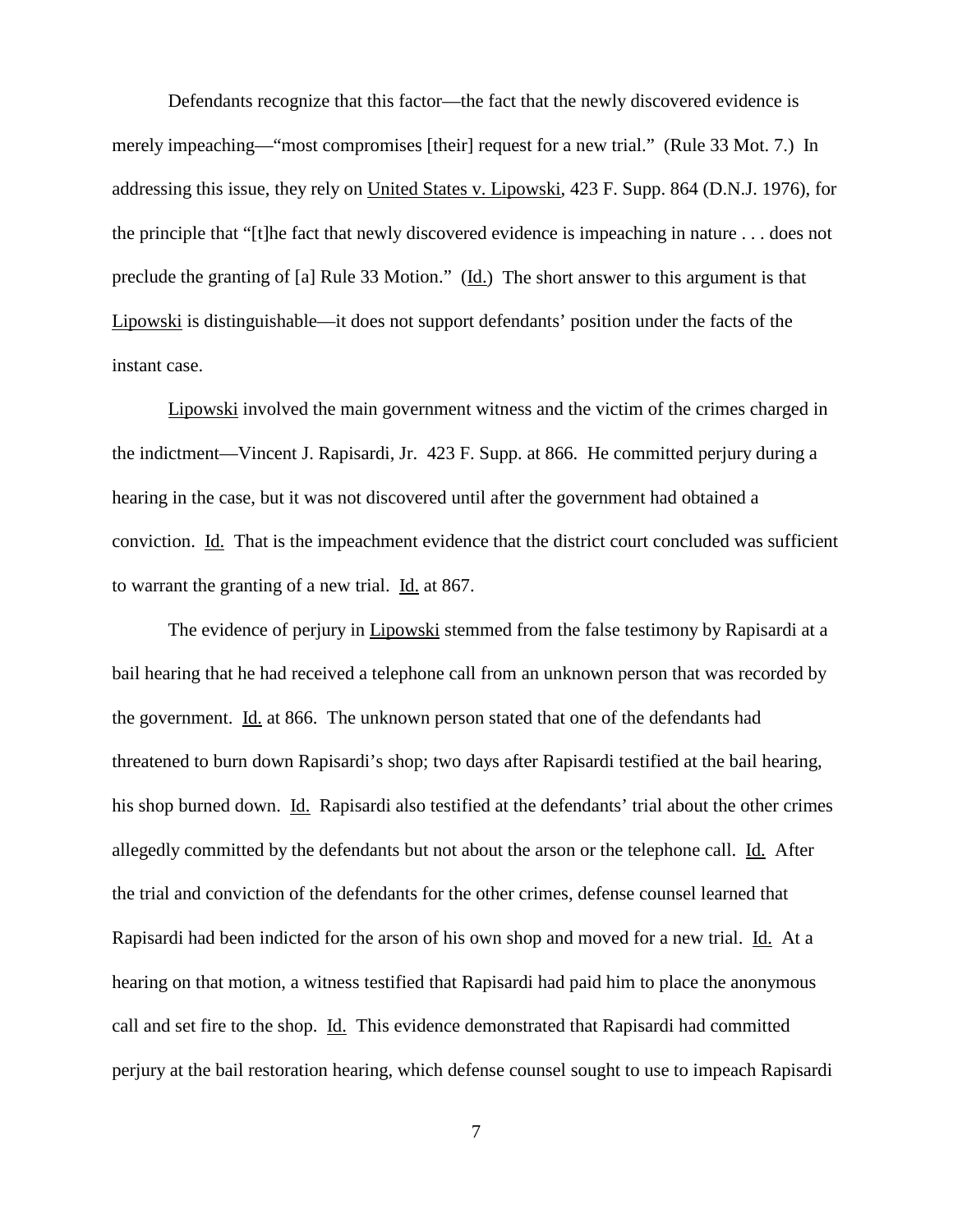at a new trial.

In analyzing the motion for a new trial, the **Lipowski** court began from the premise that "[o]rdinarily, newly discovered evidence affecting a witness' credibility at trial 'will not support a motion for a new trial, because new evidence which is 'merely cumulative or impeaching' is not, according to the often-repeated statement of the courts, an adequate basis for the grant of a new trial." Id. at 867 (citing Mesarosh v. United States, 352 U.S. 1, 9 (1956)). The court held, however, that "the additional piece of impeaching evidence could have been the proverbial 'straw that broke the camel's back' with respect to Rapisardi's credibility, which would have almost assuredly resulted in a different verdict by the jury." Id. As such, "the ordinary rule . . . for not granting a new trial is inapplicable . . . ." Id. The court also determined that the newly discovered evidence "cast[] serious doubt over the authenticity of the [other] tapes introduced into evidence by the government  $\dots$ ." Id. at 867–68. As the veracity of Rapisardi thus had a pervasive effect on the reliability of much of the evidence presented at trial, the court held that a new trial was warranted. Id. at 868.

Significant differences between Lipowski and the instant case persuade the Court that the instant case does not present a situation in which the ordinary rule precluding the granting of a new trial on the basis of newly discovered impeachment evidence is inapplicable. In Lipowski, the newly discovered impeachment evidence did more than merely attack the veracity of the main government witness—the new evidence revealed that the witness had falsely accused one of the defendants by staging an anonymous telephone call and also called into question the authenticity of all of the tape recordings introduced by the government. There is no such ripple effect at work in the instant case. First, in Lipowski, the newly discovered impeachment evidence—that the witness had committed perjury at the defendants' bail restoration hearing—demonstrated that the